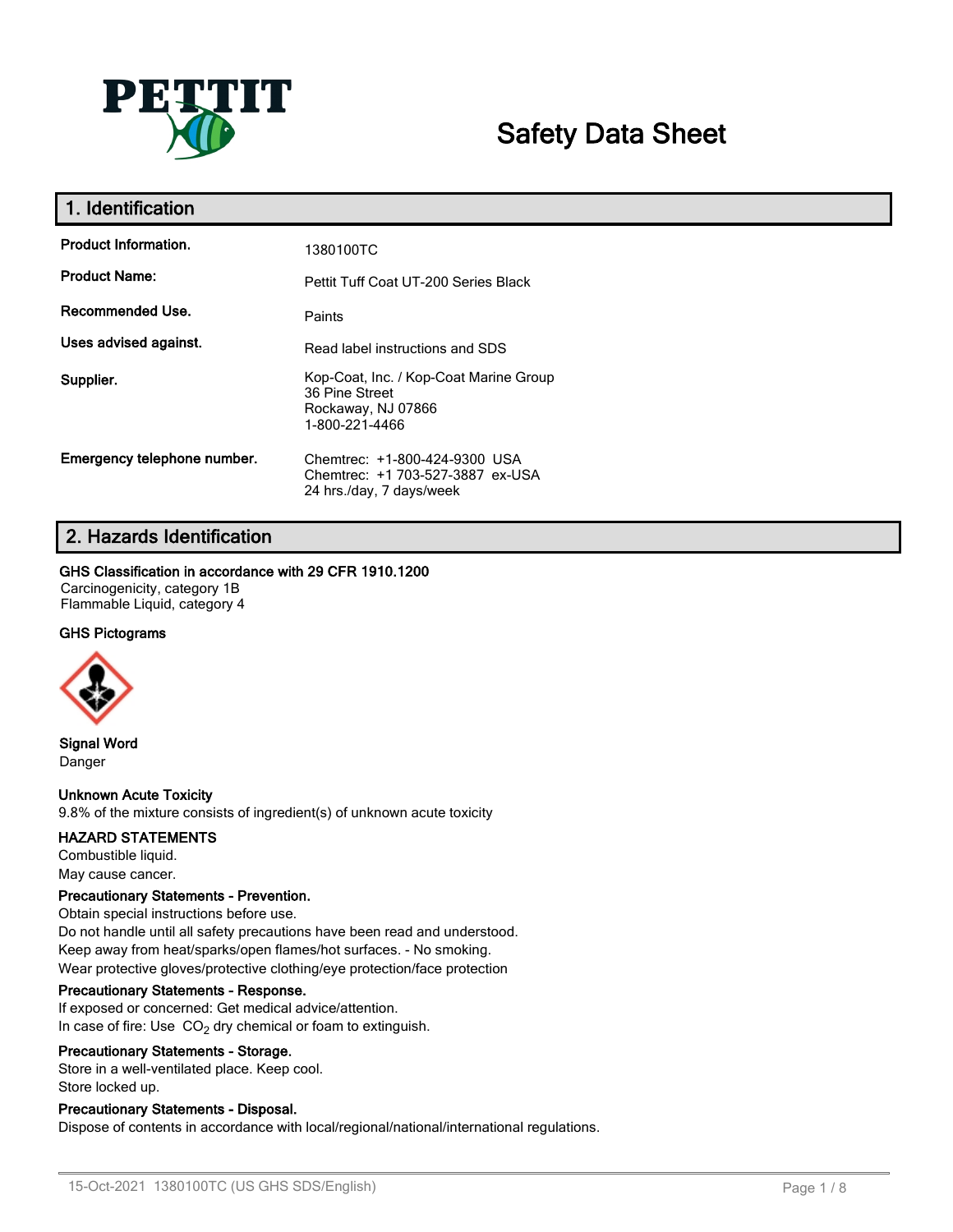## **3. Composition/Information on Ingredients**

| <b>Chemical Name</b>                                       | CAS-No.    | <u>Wt. %</u> |
|------------------------------------------------------------|------------|--------------|
| Carbon black                                               | 1333-86-4  | $2.5 - 10$   |
| Diethylene glycol monoethyl ether                          | 111-90-0   | $2.5 - 10$   |
| Hydrotreated aliphatic petroleum distillates               | 64742-52-5 | $2.5 - 10$   |
| Calcium carbonate (Limestone)                              | 1317-65-3  | $2.5 - 10$   |
| Zinc oxide                                                 | 1314-13-2  | $0.1 - 1.0$  |
| Triethylamine                                              | 121-44-8   | $0.1 - 1.0$  |
| Ammonium hydroxide                                         | 1336-21-6  | $0.1 - 1.0$  |
| Petroleum distillates, solvent dewaxed heavy<br>paraffinic | 64742-65-0 | $0.1 - 1.0$  |

The exact percentage (concentration) of composition has been withheld as a trade secret.

## **4. First-aid Measures**

## **Description of first-aid measures.**

#### **General advice.**

Move victim to a safe isolated area. When symptoms persist or in all cases of doubt seek medical advice. Call a poison control center or doctor for treatment advice.

#### **Inhalation.**

Move to fresh air. Apply artificial respiration if victim is not breathing. Call a poison control center or doctor for treatment advice.

#### **Skin contact.**

Wash off immediately with soap and plenty of water. Remove all contaminated clothes and shoes. Remove and wash contaminated clothing before re-use. Call a poison control center or doctor for treatment advice.

#### **Eye contact.**

Immediately flush with plenty of water. After initial flushing, remove any contact lenses and continue flushing for at least 15 minutes. Call a poison control center or doctor for treatment advice.

#### **Ingestion.**

Do not induce vomiting unless directed to do so by a physician or poison control center. Never give anything by mouth to an unconscious person. If swallowed, call a poison control center or doctor immediately.

#### **Symptoms.**

See Section 2 and Section 11, Toxicological effects for description of potential symptoms.

#### **Notes to physician.**

Treat symptomatically.

## **5. Fire-fighting Measures**

## **Extinguishing media.**

#### **Suitable extinguishing media.**

Use:. Dry powder. Alcohol-resistant foam. Carbon dioxide (CO<sub>2</sub>). Water may be used to cool and prevent the rupture of containers that are exposed to the heat from a fire.

#### **Extinguishing media which shall not be used for safety reasons.**

Water may be unsuitable for extinguishing fires.

#### **Special hazards arising from the substance or mixture.**

Vapors may travel to areas away from work site before igniting/flashing back to vapor source. Thermal decomposition can lead to release of irritating and toxic gases and vapors. Most vapors are heavier than air. Vapors may spread along ground and collect in low or confined areas (sewers, basements, tanks). Vapors may travel to source of ignition and flash back. Air/vapor mixtures may explode when ignited. Containers may explode when heated.

## **Advice for firefighters.**

Evacuate personnel to safe areas.As in any fire, wear self-contained breathing apparatus pressure-demand, MSHA/NIOSH (approved or equivalent) and full protective gear.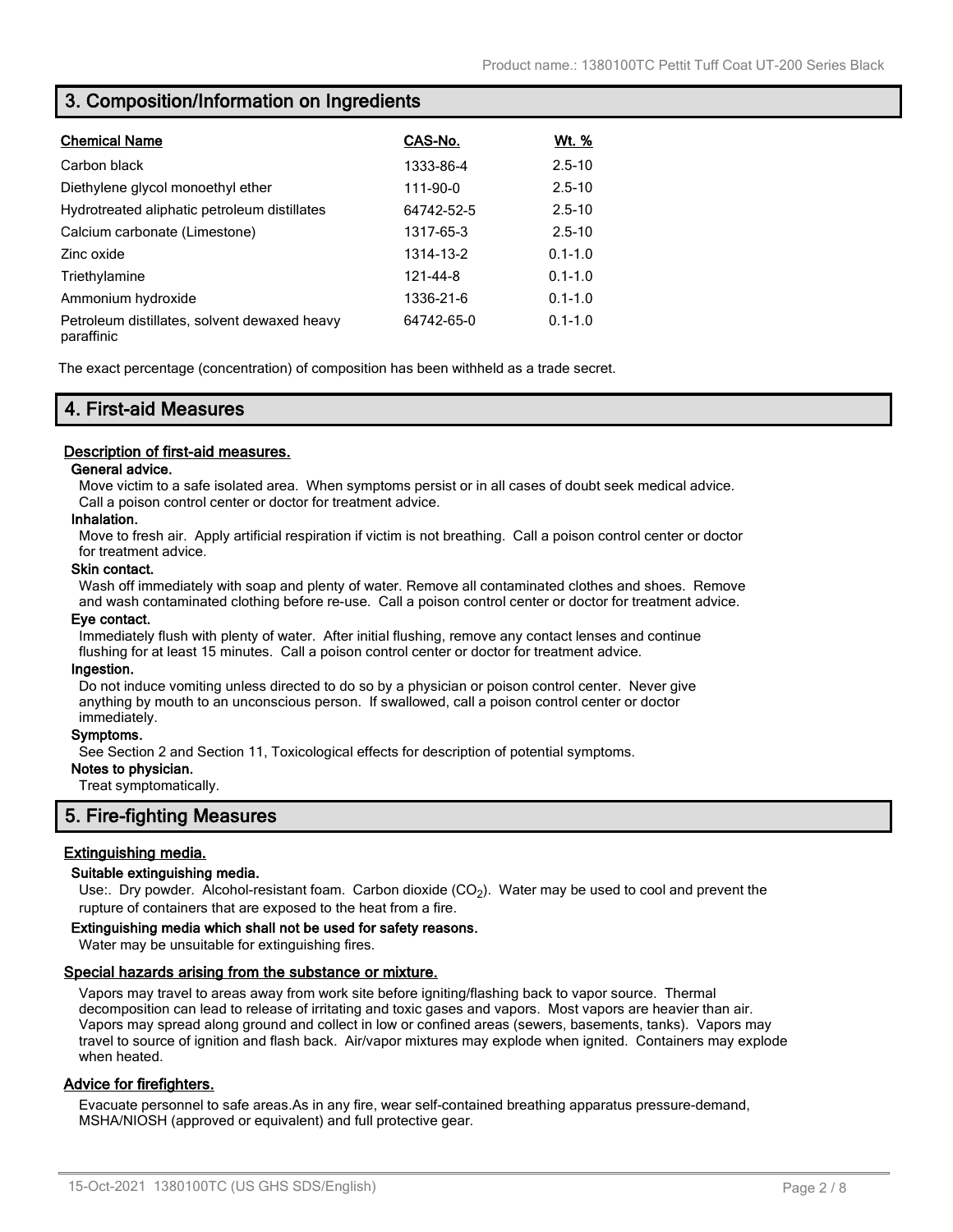## **6. Accidental Release Measures**

#### **Personal precautions, protective equipment and emergency procedures. Personal precautions.**

Avoid contact with skin, eyes and clothing. Ensure adequate ventilation, especially in confined areas. All equipment used when handling the product must be grounded. Eliminate all ignition sources (no smoking, flares, sparks or flames in immediate area). Wear protective gloves/clothing and eye/face protection. Stop all work that requires a naked flame, stop all vehicles, stop all machines and equipment that may cause sparks or flames. Do not breathe vapors or spray mist. Avoid exceeding of the given occupational exposure limits (see section 8). Thoroughly decontaminate all protective equipment after use.

#### **Advice for emergency responders.**

Refer to protective measures listed in sections 7 and 8. Use personal protection recommended in Section 8.

#### **Environmental precautions.**

Prevent further leakage or spillage if safe to do so. Do not allow material to contaminate ground water system. Prevent entry into waterways, sewers, basements or confined areas. See Section 12 for additional Ecological information.

#### **Methods and materials for containment and cleaning up.**

#### **Methods for Containment.**

Absorb with earth, sand or other non-combustible material and transfer to containers for later disposal. Prevent further leakage or spillage if safe to do so. Pick up and transfer to properly labeled containers. Clean contaminated surface thoroughly. Ground and bond containers when transferring material. Take precautionary measures against static discharges. Use personal protective equipment. Remove all sources of ignition.

#### **Methods for cleaning up.**

Prevent further leakage or spillage if safe to do so. Keep away from open flames, hot surfaces and sources of ignition. Keep in suitable and closed containers for disposal. All equipment used when handling the product must be grounded. Keep combustibles (wood, paper, oil, etc) away from spilled material. Ventilate the area. Use personal protective equipment as required. Shut off ignition sources; including electrical equipment and flames. Clean contaminated objects and areas thoroughly while observing environmental regulations. Never return spills in original containers for re-use.

#### **Reference to other sections.**

See section 8 for more information.

## **7. Handling and Storage**

## **Conditions for safe storage, including any incompatibilities.**

#### **Advice on safe handling.**

Avoid contact with skin, eyes and clothing. Handle in accordance with good industrial hygiene and safety practice. Keep away from open flames, hot surfaces and sources of ignition. Do not pressurize, cut, weld, braze, solder, drill, grind, or expose container to heat, flame, sparks, static electricity, or other sources of ignition. Wash hands before breaks and immediately after handling the product. All equipment used when handling the product must be grounded. Take precautionary measures against static discharges. Do not breathe vapors or spray mist. Use according to package label instructions. Ground and bond containers when transferring material.

#### **Hygiene measures.**

Handle in accordance with good industrial hygiene and safety practice for diagnostics. Do not eat, drink or smoke when using this product. Remove and wash contaminated clothing before re-use. Avoid contact with skin, eyes and clothing. Wash hands before breaks and immediately after handling the product.

#### **Storage Conditions.**

Keep container closed when not in use. Keep in properly labeled containers. Keep containers tightly closed in a dry, cool and well-ventilated place. Store in accordance with local regulations. Keep from freezing. Keep away from food, drink and animal feedingstuffs. Keep away from heat, hot surfaces, sparks, open flames and other ignition sources. No smoking.

## **8. Exposure Controls/Personal Protection**

| <b>Ingredients with Occupational Exposure Limits</b> |                            |                       |                                      |                         |  |  |
|------------------------------------------------------|----------------------------|-----------------------|--------------------------------------|-------------------------|--|--|
| <b>Chemical Name</b>                                 | <b>ACGIH TLV-TWA</b>       | <b>ACGIH-TLV STEL</b> | <b>OSHA PEL-TWA</b>                  | <b>OSHA PEL-CEILING</b> |  |  |
| Carbon black<br>Calcium carbonate (Limestone)        | $3 \text{ mg/m}^3$<br>N.E. | N.E.<br>N.E.          | 3.5 mg/m <sup>3</sup><br>15 mg/m $3$ | N.E.<br>N.E.            |  |  |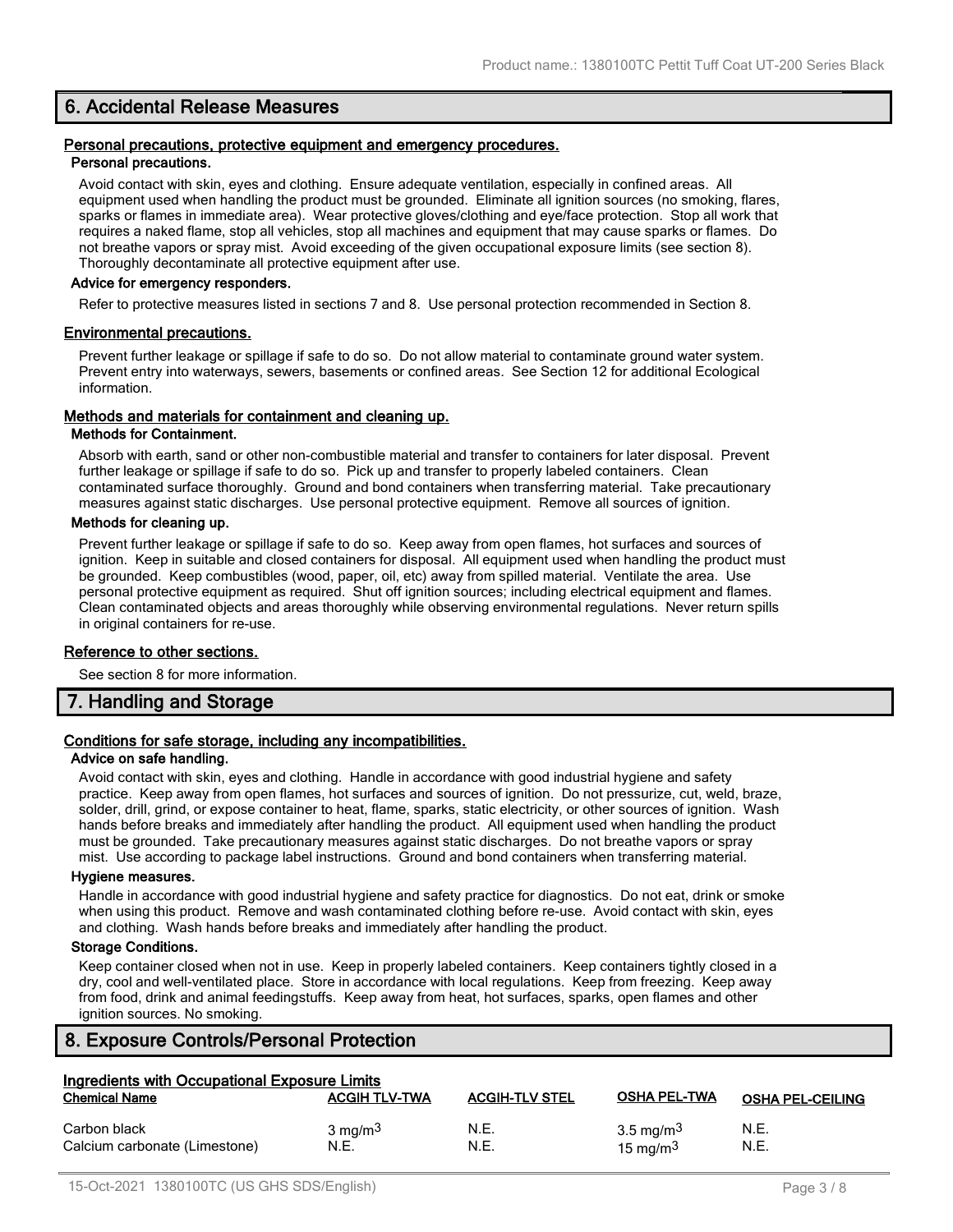| Zinc oxide    | ∠ mg/m <sup>3</sup> | 10 mg/m $3$ | 5 mg/m <sup>3</sup> | N.E. |
|---------------|---------------------|-------------|---------------------|------|
| Triethvlamine | $0.5$ ppm           | ppm         | 25 ppm              | N.E. |

#### **TLV = Threshold Limit Value TWA = Time Weighted Average PEL = Permissible Exposure Limit STEL = Short-Term Exposure Limit N.E. = Not Established**

#### **Engineering Measures.**

Ensure adequate ventilation, especially in confined areas. Apply technical measures to comply with the occupational exposure limits.

#### **Personal protective equipment.**

#### **Eye/Face Protection.**

If splashes are likely to occur, wear:. Face-shield. Safety glasses with side-shields. Tightly fitting safety goggles.

#### **Skin and body protection.**

Use:. Long sleeved clothing. Protective shoes or boots. Solvent-resistant gloves. Solvent-resistant apron and boots. Wear impervious gloves and/or clothing if needed to prevent contact with the material. Gloves must be inspected prior to use. Please observe the instructions regarding permeability and breakthrough time which are provided by the supplier of the gloves. Also take into consideration the specific local conditions under which the product is used, such as the danger of cuts, abrasion. Remove and wash contaminated clothing before re-use.

#### **Respiratory protection.**

In case of inadequate ventilation wear respiratory protection. If exposure limits are exceeded or irritation is experienced, respiratory protection should be worn. Respiratory protection must be provided in accordance with current local regulations.

## **9. Physical and chemical properties.**

#### **Information on basic physical and chemical properties.**

| <b>Physical state</b>                     | Liquid                |
|-------------------------------------------|-----------------------|
| Appearance                                | No Information        |
| Color                                     | <b>Black</b>          |
| Odor                                      | No Information        |
| <b>Odor Threshold</b>                     | No Information        |
| рH                                        | No Information        |
| Melting/freezing point., °C (°F)          | No Information        |
| Flash Point., °C (°F)                     | 91 (195.80)           |
| Boiling point/boiling range., °C (°F)     | 100 - 230 (212 - 446) |
| <b>Evaporation rate</b>                   | No Information        |
| <b>Explosive properties.</b>              | No Information        |
| Vapor pressure.                           | No Information        |
| Vapor density.                            | No Information        |
| Specific Gravity. (g/cm <sup>3</sup> )    | 1.074                 |
| Water solubility.                         | No Information        |
| Partition coefficient.                    | No Information        |
| Autoignition temperature., °C             | No Information        |
| Decomposition Temperature °C.             | No Information        |
| Viscosity, kinematic.                     | $>22$ mm $2/s$        |
| Other information.                        |                       |
| Volatile organic compounds (VOC) content. | 49 g/L                |
| Density, Ib/gal                           | 8.947                 |

## **10. Stability and Reactivity**

#### **Reactivity.**

Stable under normal conditions.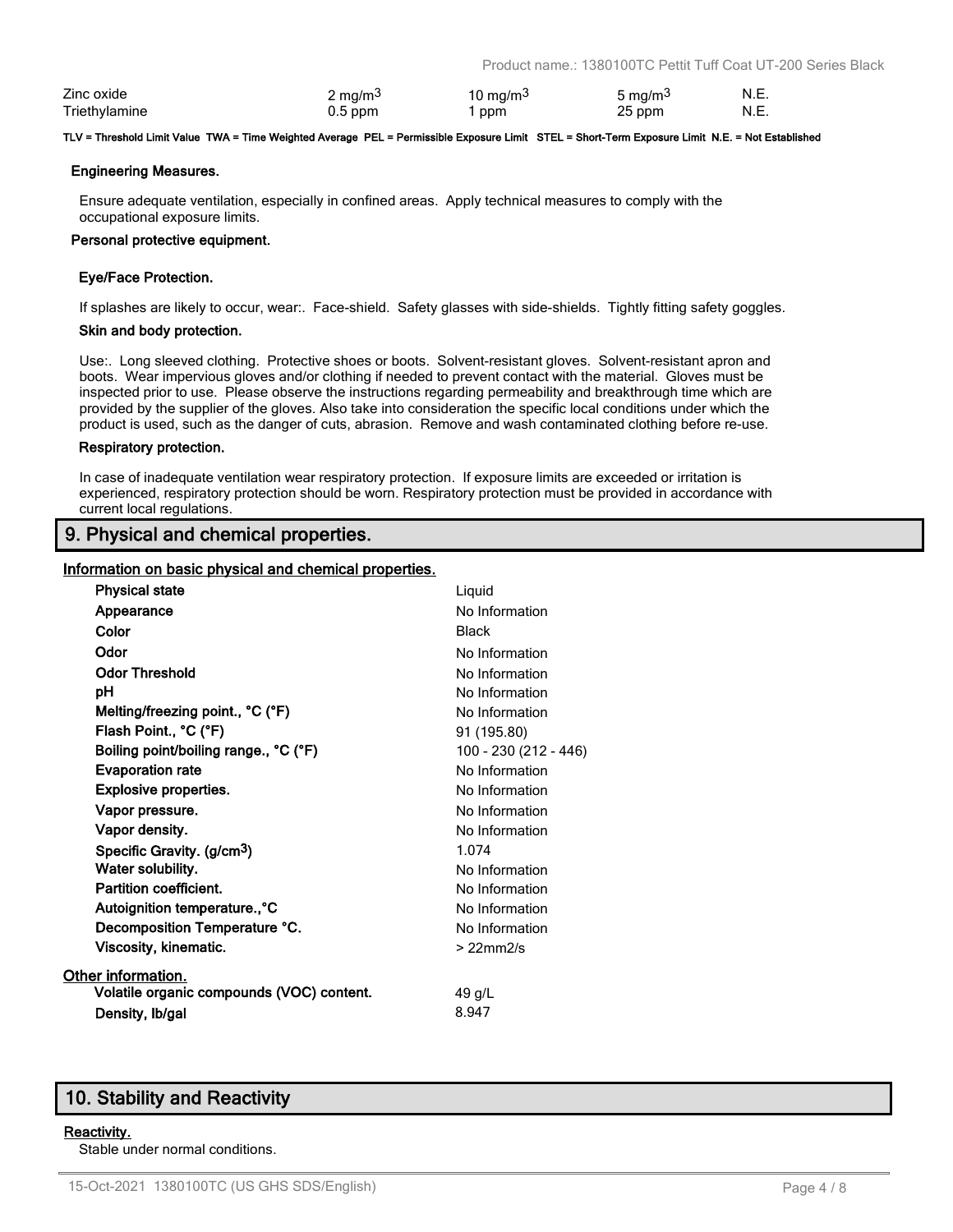### **Chemical stability.**

Stable under recommended storage conditions.

#### **Possibility of hazardous reactions.**

None known based on information supplied.

#### **Conditions to Avoid.**

Heat (temperatures above flash point), sparks, ignition points, flames, static electricity. Keep away from heat and sources of ignition. Do not freeze.

#### **Incompatible Materials.**

None known based on information supplied.

#### **Hazardous Decomposition Products.**

Thermal decomposition can lead to release of irritating gases and vapours. Possible formation of carbon oxides, nitrogen oxides, and hazardous organic compounds.

|                                                                    | 11. Toxicological Information                                                 |                                    |                  |                       |                                        |
|--------------------------------------------------------------------|-------------------------------------------------------------------------------|------------------------------------|------------------|-----------------------|----------------------------------------|
|                                                                    | Information on toxicological effects.                                         |                                    |                  |                       |                                        |
| Acute toxicity.                                                    |                                                                               |                                    |                  |                       |                                        |
| <b>Product Information</b>                                         |                                                                               |                                    |                  |                       |                                        |
| No Information                                                     |                                                                               |                                    |                  |                       |                                        |
| ATEmix (oral)<br>ATEmix (dermal)                                   | The following values are calculated based on chapter 3.1 of the GHS document. | 149,584.2 mg/kg<br>149,584.2 mg/kg |                  |                       |                                        |
| <b>Component Information.</b>                                      |                                                                               |                                    |                  |                       |                                        |
| CAS-No.                                                            | <b>Chemical Name</b>                                                          | LD50 Oral                          |                  | LD50 Dermal           | <b>LC50 Inhalation</b>                 |
| 1333-86-4                                                          | Carbon black                                                                  |                                    | >15400 mg/kg Rat | N.I.                  | N.I.                                   |
| 111-90-0                                                           | Diethylene glycol monoethyl ether                                             |                                    | 10502 mg/kg Rat  | N.I.                  | N.I.                                   |
| 64742-52-5                                                         | Hydrotreated aliphatic petroleum distillates                                  | 5000                               |                  | 5000                  | N.I.                                   |
| 1314-13-2                                                          | Zinc oxide                                                                    |                                    | >5000 mg/kg Rat  | N.I.                  | >5.7 mg/L Rat (Dust)                   |
| 121-44-8                                                           | Triethylamine                                                                 |                                    | 460 mg/kg Rat    |                       | 415 mg/kg Rabbit 14.5 mg/L Rat (Vapor) |
| 1336-21-6                                                          | Ammonium hydroxide                                                            |                                    | 350 mg/kg Rat    | N.I.                  | N.I.                                   |
| 64742-65-0                                                         | Petroleum distillates, solvent dewaxed<br>heavy paraffinic                    |                                    | >15000 mg/kg Rat | >5000 mg/kg<br>Rabbit | N.I.                                   |
| $N.I. = No$ Information                                            |                                                                               |                                    |                  |                       |                                        |
| Skin corrosion/irritation.<br>SKIN IRRITANT.                       |                                                                               |                                    |                  |                       |                                        |
| Eye damage/irritation.                                             |                                                                               |                                    |                  |                       |                                        |
| No Information                                                     |                                                                               |                                    |                  |                       |                                        |
|                                                                    | Respiratory or skin sensitization.                                            |                                    |                  |                       |                                        |
| No Information                                                     |                                                                               |                                    |                  |                       |                                        |
| Ingestion.                                                         |                                                                               |                                    |                  |                       |                                        |
|                                                                    | May be harmful if swallowed.                                                  |                                    |                  |                       |                                        |
| <b>Germ cell mutagenicity.</b><br>No Information                   |                                                                               |                                    |                  |                       |                                        |
| Carcinogenicity.<br>No Information                                 |                                                                               |                                    |                  |                       |                                        |
|                                                                    |                                                                               |                                    |                  |                       |                                        |
| CAS-No.<br>1333-86-4                                               | <b>Chemical Name</b><br>Carbon black                                          | <b>IARC</b>                        | IARC Group 2B    | <b>NTP</b>            | <b>OSHA</b>                            |
| Reproductive toxicity.<br>No Information                           |                                                                               |                                    |                  |                       |                                        |
| Specific target organ systemic toxicity (single exposure).         |                                                                               |                                    |                  |                       |                                        |
| No Information                                                     |                                                                               |                                    |                  |                       |                                        |
|                                                                    | Specific target organ systemic toxicity (repeated exposure).                  |                                    |                  |                       |                                        |
| May cause damage to organs through prolonged or repeated exposure. |                                                                               |                                    |                  |                       |                                        |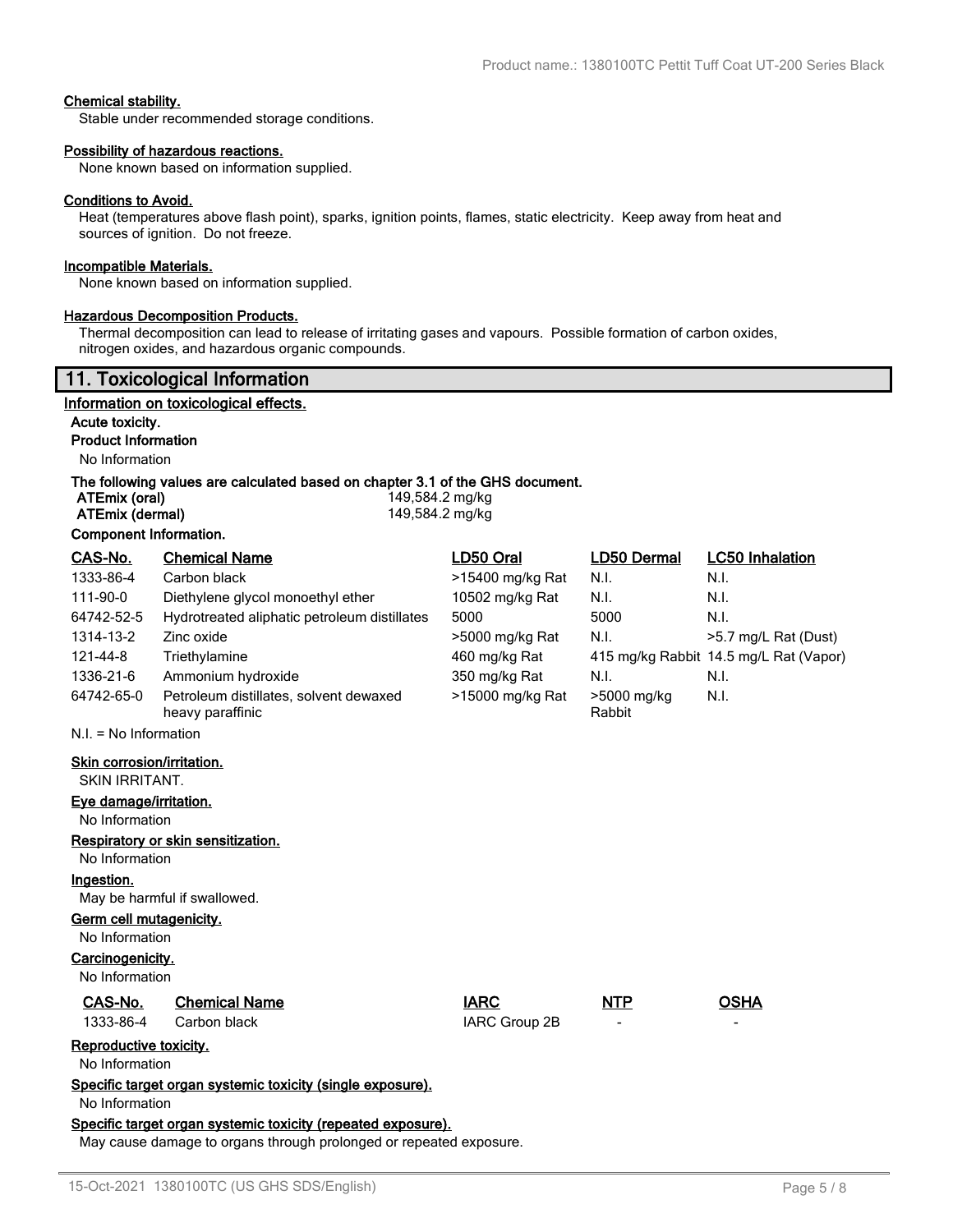## **Aspiration hazard.**

No Information

### **Primary Route(s) of Entry**

No Information

## **12. Ecological Information**

### **Toxicity.**

9.57% of the mixture consists of ingredient(s) of unknown aquatic toxicity

## **Ecotoxicity effects.**

| Chemical Name                                                            | Toxicity to algae | Toxicity to fish                                                                                                                                                                                                  | Toxicity to daphnia and other<br>aquatic invertebrates                  |
|--------------------------------------------------------------------------|-------------------|-------------------------------------------------------------------------------------------------------------------------------------------------------------------------------------------------------------------|-------------------------------------------------------------------------|
| Diethylene glycol monoethyl<br>ether<br>111-90-0                         |                   | LC50 96 h Lepomis macrochirus<br>10000 mg/L, LC50 96 h Lepomis<br>macrochirus 19100 - 23900 mg/<br>L, LC50 96 h Oncorhynchus<br>mykiss 11400 - 15700 mg/L,<br>LC50 96 h Pimephales promelas<br>11600 - 16700 mg/L | EC50 48 h Daphnia magna 3940<br>-4670 mg/L                              |
| Hydrotreated aliphatic petroleum<br>distillates<br>64742-52-5            |                   | LC50 96 h Oncorhynchus mykiss<br>>5000 mg/L                                                                                                                                                                       | EC50 48 h Daphnia magna<br>>1000 mg/L                                   |
| Zinc oxide<br>1314-13-2                                                  |                   | LC50 96 h Danio rerio 1.55 mg/L                                                                                                                                                                                   |                                                                         |
| Triethylamine<br>121-44-8                                                |                   | LC50 96 h Pimephales promelas<br>43.7 mg/L                                                                                                                                                                        | EC50 48 h Daphnia magna 200<br>mg/L                                     |
| Ammonium hydroxide<br>1336-21-6                                          |                   | LC50 96 h Pimephales promelas<br>$8.2 \text{ mg/L}$                                                                                                                                                               | EC50 48 h water flea 0.66 mg/L,<br>EC50 48 h Daphnia pulex 0.66<br>mg/L |
| Petroleum distillates, solvent<br>dewaxed heavy paraffinic<br>64742-65-0 |                   | LC50 96 h Oncorhynchus mykiss<br>>5000 mg/L                                                                                                                                                                       | EC50 48 h Daphnia magna<br>>1000 mg/L                                   |

## **Persistence and degradability.**

No data are available on the product itself.

#### **Bioaccumulative potential.**

Discharge into the environment must be avoided.

| CAS-No.        | <b>Chemical Name</b>              | log POW |
|----------------|-----------------------------------|---------|
| $111 - 90 - 0$ | Diethylene glycol monoethyl ether | $-0.8$  |
| 121-44-8       | Triethylamine                     | 1.45    |

## **Mobility in soil.**

No information

## **Other adverse effects.**

No information

## **13. Disposal Considerations**

## **Waste Disposal Guidance.**

Disposal should be in accordance with applicable regional, national and local laws and regulations.

Empty containers should be taken to an approved waste handling site for recycling or disposal.

## **14. Transport Information**

## **DOT**

| <b>Shipping Name:</b>          | Combustible Liquids, n.o.s                                                                |
|--------------------------------|-------------------------------------------------------------------------------------------|
| <b>Hazard Class:</b>           | Comb lig.                                                                                 |
| UN/NA Number:                  | NA1993                                                                                    |
| <b>Packing Group:</b>          | Ш                                                                                         |
| <b>Additional Information:</b> | LTD QTY: This product may be reclassified as "limited quantity" per 49 CFR 173.150 (b)(3) |
| IMDG                           | No Information                                                                            |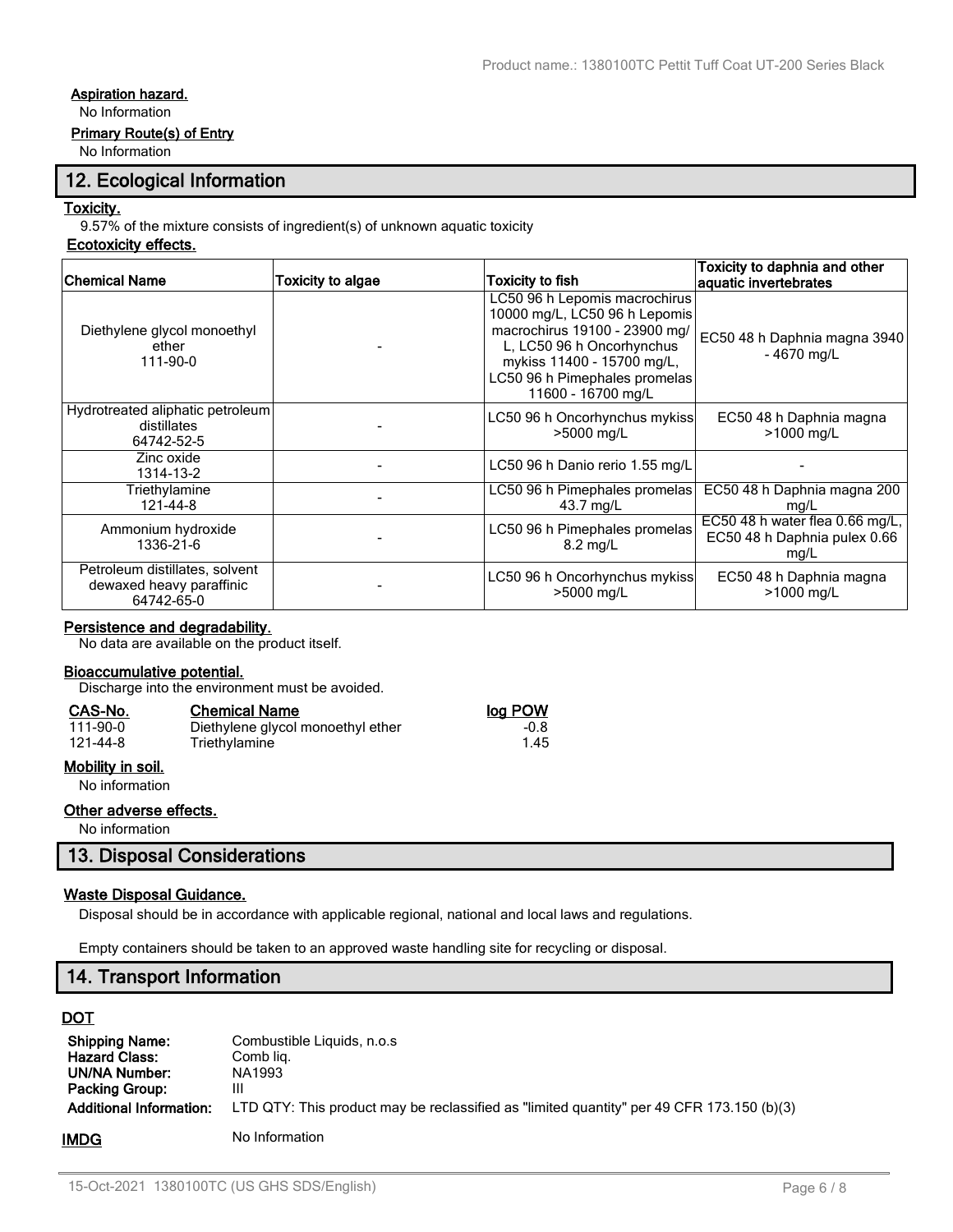**Additional Information:** Not regulated

| IATA                           | No Information |
|--------------------------------|----------------|
| <b>Additional Information:</b> | Not regulated  |

## **15. Regulatory Information**

## **International Inventories:**

| <b>TSCA</b>          | Complies                                                                                          |
|----------------------|---------------------------------------------------------------------------------------------------|
| <b>DSL</b>           |                                                                                                   |
| <b>DSL/NDSL</b>      |                                                                                                   |
| EINECS/ELINCS        |                                                                                                   |
| <b>ENCS</b>          |                                                                                                   |
| <b>IECSC</b>         |                                                                                                   |
| <b>KECI</b>          |                                                                                                   |
| <b>PICCS</b>         |                                                                                                   |
| <b>AICS</b>          |                                                                                                   |
| <b>NZIoC</b>         |                                                                                                   |
| TCSI                 |                                                                                                   |
| <b>TSCA</b>          | United States Toxic Substances Control Act Section 8(b) Inventory.                                |
| <b>DSL</b>           | Canadian Domestic Substances List.                                                                |
| <b>DSL/NDSL</b>      | Canadian Domestic Substances List/Canadian Non-Domestic Substances List                           |
| <b>EINECS/ELINCS</b> | European Inventory of Existing Chemical Substances/European List of Notified Chemical Substances. |
| <b>ENCS</b>          | Japan Existing and New Chemical Substances.                                                       |
| <b>IECSC</b>         | China Inventory of Existing Chemical Substances.                                                  |
| <b>KECL</b>          | Korean Existing and Evaluated Chemical Substances.                                                |
| <b>PICCS</b>         | Philippines Inventory of Chemicals and Chemical Substances.                                       |
| <b>AICS</b>          | Australian Inventory of Chemical Substances.                                                      |
| <b>NZIoC</b>         | New Zealand Inventory of Chemicals.                                                               |
| <b>TCSI</b>          | Taiwan Chemical Substance Inventory                                                               |

## **U.S. Federal Regulations:**

## **SARA SECTION 313:**

This product does not contain any chemicals that are subject to the reporting requirements of SARA 313.

## **TOXIC SUBSTANCES CONTROL ACT 12(b):**

This product does not contain any chemicals that are subject to the reporting requirements of TSCA 12(b).

## **CALIFORNIA PROPOSITION 65 CARCINOGENS**

# WARNING

Warning: The following ingredients present in the product are known to the state of California to cause Cancer:.

|  | <b>Chemical Name</b> |  |
|--|----------------------|--|
|  |                      |  |

**Chemical Name CAS-No.** Carbon black 1333-86-4

## **CALIFORNIA PROPOSITION 65 REPRODUCTIVE TOXINS**

No Proposition 65 Reproductive Toxins exist in this product.